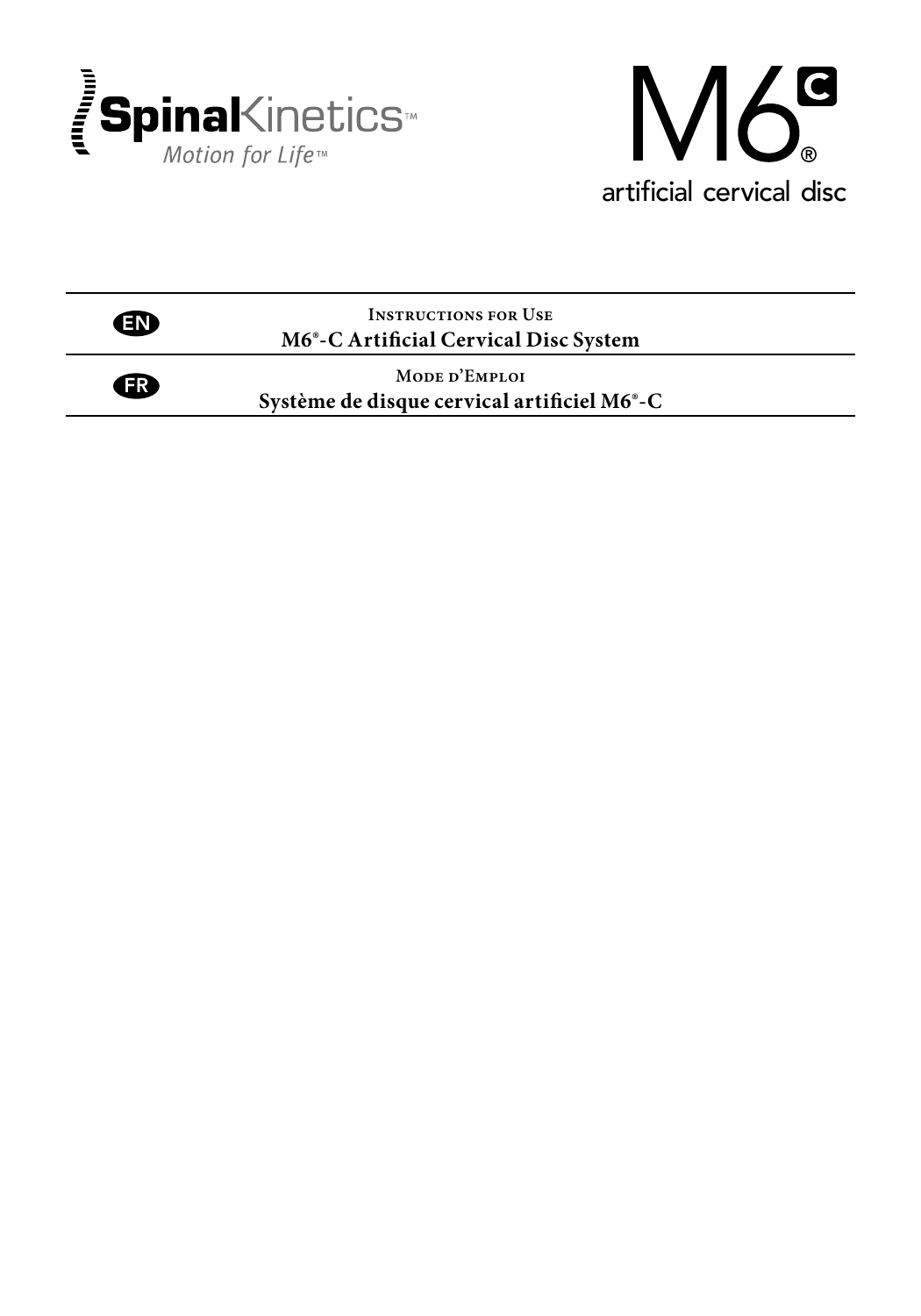### **Definitions Of Symbols On Device Label/Définition Des Symboles Figurant sur L'étiquette du Dispositif**

| REF        | Catalog number/Référence catalogue                                     |
|------------|------------------------------------------------------------------------|
| LOT        | Lot number/Numéro de lot                                               |
| SN         | Serial number/Numéro de série                                          |
|            | Use by date/Date limite d'utilisation                                  |
| STERILE EO | Sterilized with ethylene oxide gas/Stérilisé au gaz d'oxyde d'éthylène |
|            | Single use only/À usage unique                                         |
|            | Read instructions prior to use/Lire le mode d'emploi avant utilisation |
|            | Manufacturer/Fabricant                                                 |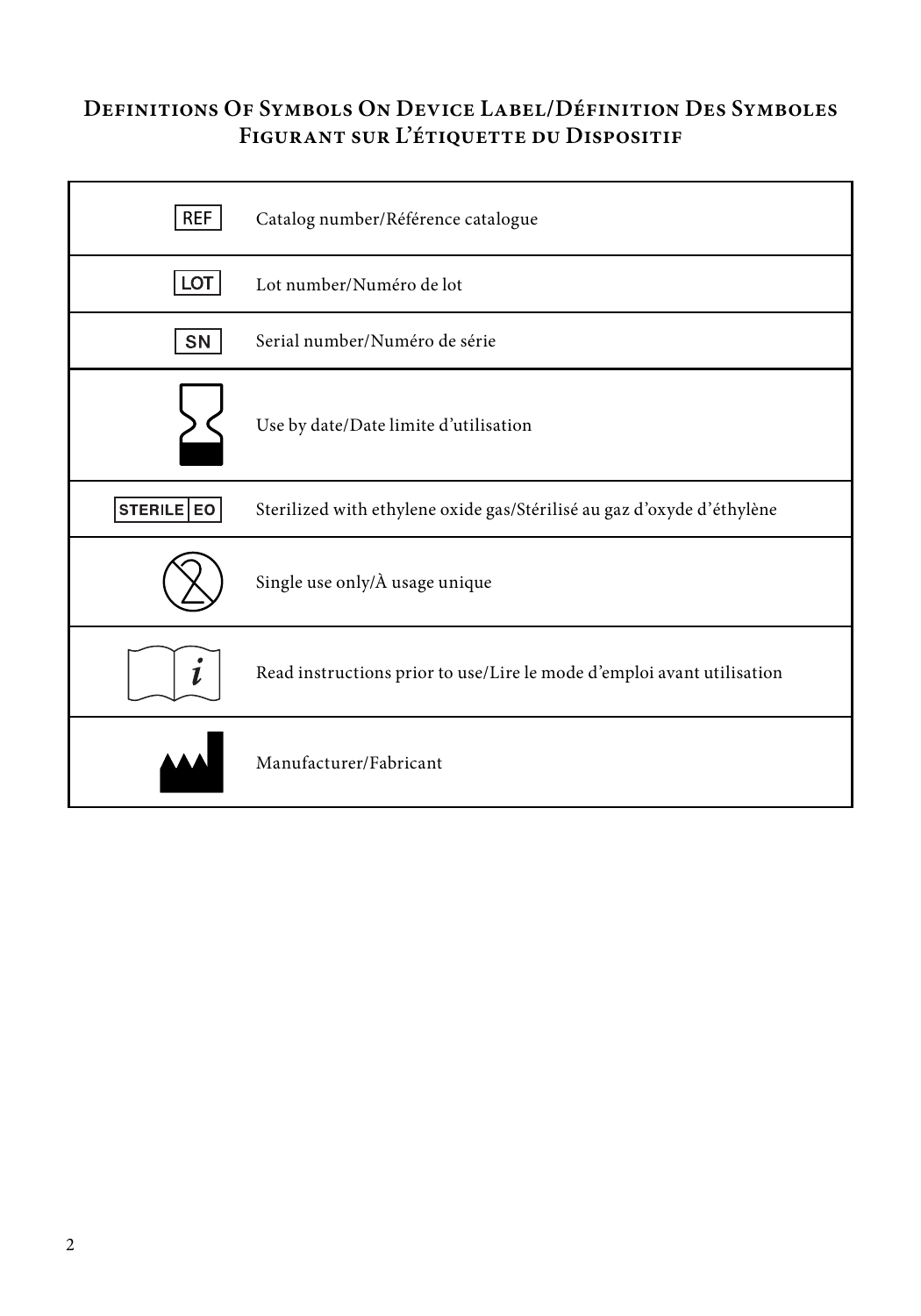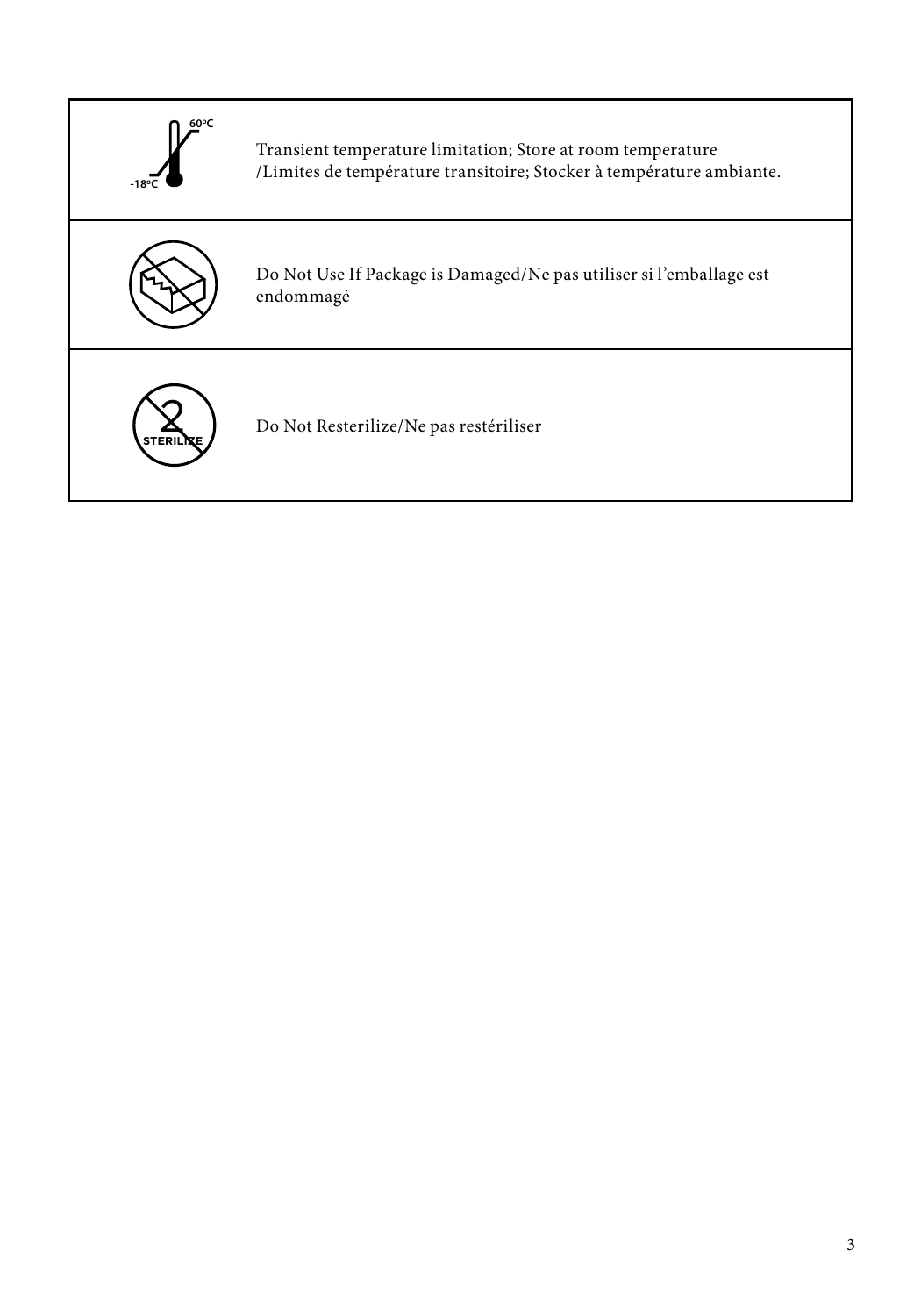## EN

The M6® artificial cervical disc is intended to be used with the M6 artificial cervical disc instruments. Refer to the M6 artificial cervical disc Surgical Technique Manual for implantation instructions.

### **Description**

The Spinal Kinetics M6-C Artificial Cervical Disc is an intervertebral disc prosthesis designed to maintain motion of a functional spinal unit in the cervical spine when the native disc is diseased. The M6-C Artificial Disc is designed to maintain the natural behavior of a functional spinal unit by replicating the biomechanical characteristics of the native disc. The core of the disc is composed of a polycarbonate urethane polymer material. It is surrounded by a polyethylene fiber construct. The device is comprised of an assembly of ultra high molecular weight polyethylene (UHMWPE) fibers wound in multiple redundant layers around a polycarbonate urethane polymer (PCU) core and through titanium alloy endplates. Biomechanical studies demonstrate that this unique design provides a progressive resistance to motion, leading to physiologic motion in flexion, extension, lateral bending and axial rotation as well as in compression and shear. The prosthetic disc also has a PCU sheath surrounding the core and fiber construct designed to minimize any tissue ingrowth as well as the migration of wear debris. Serrated keels located on the exterior surfaces of the device provide acute fixation to the superior and inferior vertebral bodies. Both the endplates and keels are coated with porous titanium to increase bone contact surface area and promote osseointegration.



### **Indications for Use**

The M6 artificial cervical disc System is intended for use in skeletally mature patients undergoing primary surgery for treatment of symptomatic disc diseases of the cervical spine at any one level between C3 through C7, who have not responded to non-operative conservative management.\* The disease state is demonstrated by signs and/or symptoms of disc herniation, osteophyte formation, or loss of disc height.

*\* The non-operative conservative management requirement may be waived in the cases of myelopathy requiring immediate treatment and/or cervical radiculopathy with worsening neurological functions (i.e. motor weakness).*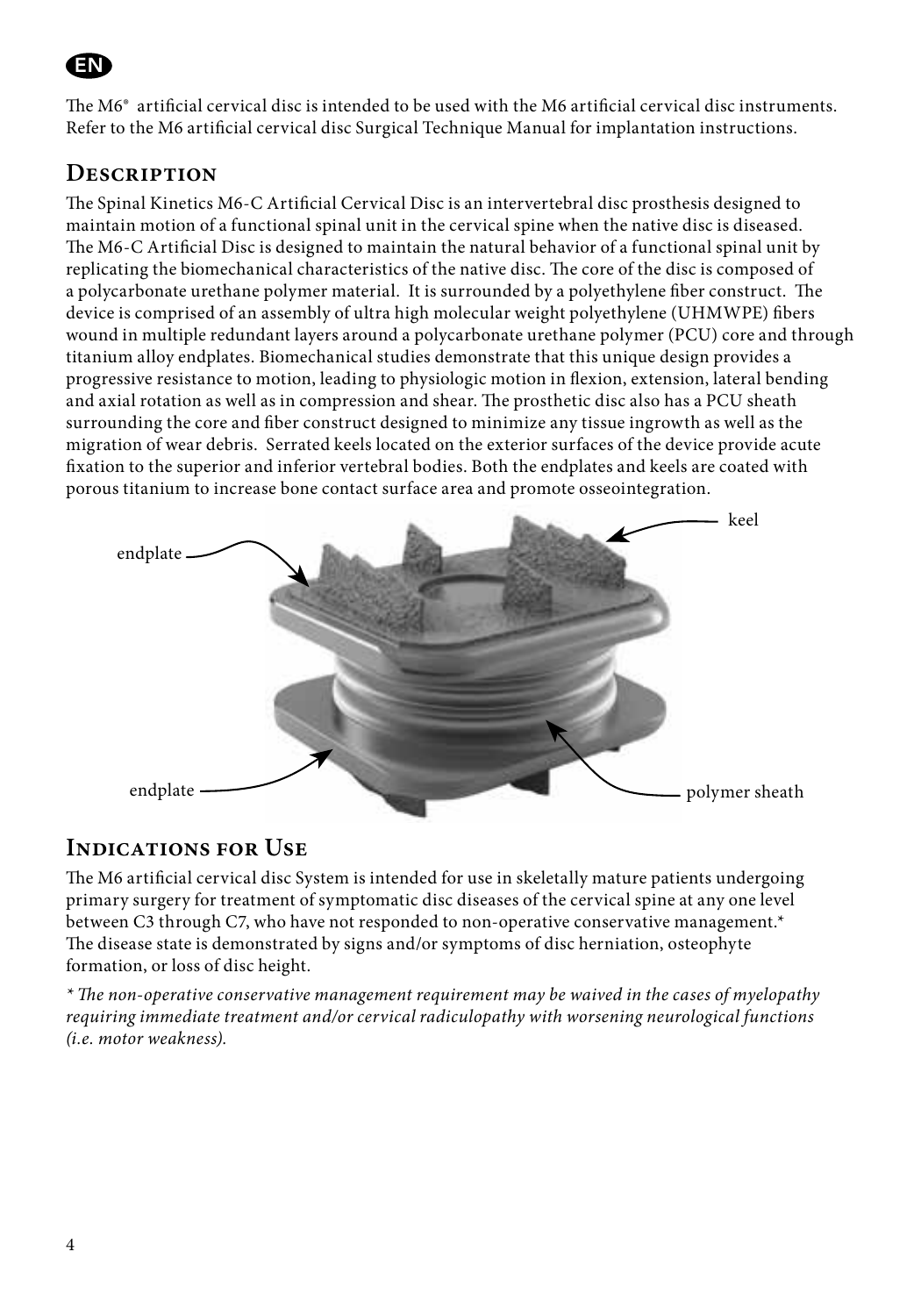

### **Contraindications**

The M6 cervical disc should not be implanted in patients with the following conditions:

- Require an implant at 2 or more levels.
- Be ≥70 years of age.
- Have a bone mineral density with T-score ≤-1.5 as determined by spine DXA if male ≥60 years of age or female ≥50 years of age.
- Have an active systemic infection or infection at the operative site.
- Have sustained an osteoporotic fracture of the spine, hip or wrist.
- Have received medications (e.g., methotrexate, alendronate) that interfere with bone and mineral metabolism within 2 weeks of the planned date of the index surgery.
- Have any medical or surgical condition precluding the potential benefit of spinal surgery.
- Have a history of endocrine or metabolic disorders (e.g., Paget's disease) known to affect bone and mineral metabolism.
- Have rheumatoid arthritis or other autoimmune disease or a systemic disorder such as HIV or active hepatitis.
- Have spinal metastases.
- Have a known allergy to titanium, polyurethane, polyethylene or ethylene oxide residuals.
- Have type 1 or type 2 diabetes requiring daily insulin management.
- Be pregnant.
- Have axial neck pain as the solitary symptom.
- Have severe cervical myelopathy as evidenced by any sign of gait disturbance, unilateral or bilateral leg weakness, and/or uncontrollable bowel/bladder symptoms related to cervical spine disease.
- Require a treatment (e.g., posterior element decompression) that destabilizes the spine.
- Have advanced cervical anatomical deformity (e.g., ankylosing spondylitis, scoliosis) at the operative site.
- Have clinically compromised vertebral body structure (unhealed fracture) at any cervical level due to acute or past trauma.
- Have pharmaceutical, alcohol or other substance abuse.
- Have instability shown by angulation of the disc space more than 11 degrees greater than adjacent segments.
- Have a BMI above 30.
- Have advanced degenerative changes (e.g., spondylosis) at the index vertebral level as evidenced by: - Bridging osteophytes;
	- Average ROM <4º;
	- Disc height <25% of the AP width of the inferior vertebral body; as measured in a lateral radiograph in neutral position;
	- Subluxation >3mm;
	- Kyphotic deformity at >20º on neutral radiographs.

### **Precautions**

- Read and understand the M6 cervical disc System Instructions for Use prior to use.
- The M6 artificial cervical disc is intended to be used with the M6 artificial cervical disc Instruments. Refer to the M6 artificial cervical disc Surgical Technique Manual for implantation instructions.
- The M6 cervical disc System is intended to be used only by surgeons with training in cervical spine surgery and related surgical techniques, and biomechanical principles of the spine and spine arthroplasty.
- Prior to use, the surgeon must be trained in the surgical procedure as outlined in the M6 artificial cervical disc Surgical Technique Manual and thoroughly familiar with the implant and instruments.
- Improper surgical use and technique may lead to suboptimal clinical outcomes.
- Do not use the M6 cervical disc after the last day of the month of the "Use by date" on the label.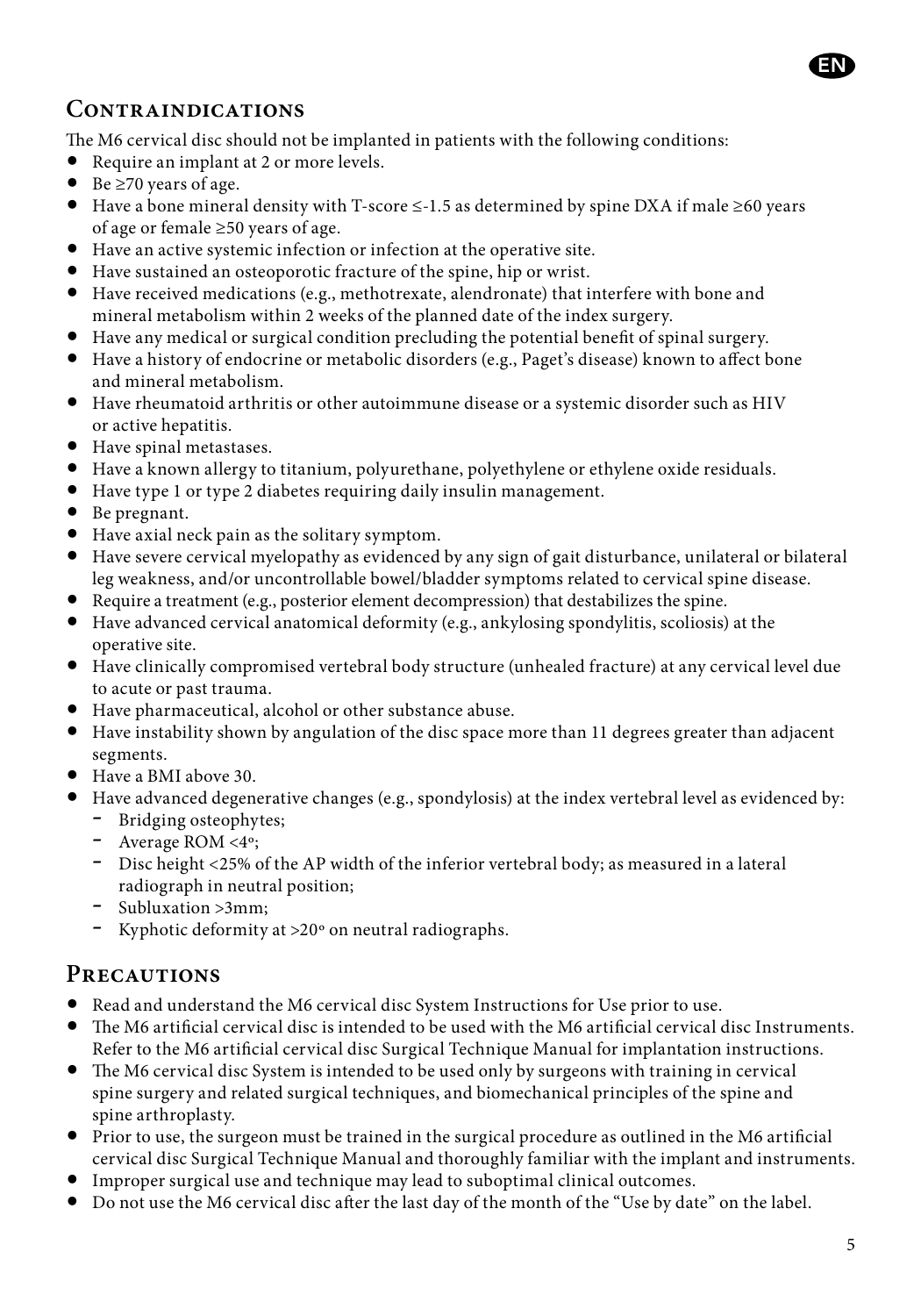## EN

- Inspect the device package before opening. Do not use if package is damaged or shows any evidence of breached packaging, compromised device sterility, or storage above 60 °C (140 °F). The temperature recorder label on the box turns black if the product has reached 60˚C (140˚F).
- Use sterile technique to carefully remove the Disc from the packaging. Inspect the M6 cervical disc to ensure it exhibits no signs of damage (e.g., metal and plastic damage).
- The M6 cervical disc must be implanted using the M6 cervical disc instrumentation. The use of the Spinal Kinetics Instruments for purposes other than those for which they are intended may result in damaged or broken instruments. Do not use any other implant components or instrumentation.
- Detailed instructions on the use and limitations of the M6 cervical disc must be given to the patient. Postoperative rehabilitation and restrictions must be reviewed with the patient prior to discharge from the hospital.
- The M6 cervical disc serial number and the size must be documented for each patient record.
- The manufacturer is not responsible for any complications arising from incorrect diagnosis, choice of incorrect M6 cervical disc, incorrect surgical techniques, including improper use of instruments, the limitations of treatment methods, or inadequate asepsis.
- Adequately instruct the patient on postoperative rehabilitation and limitations. Postoperative care and the patient's ability and willingness to follow instructions are two of the most important aspects of successful osseointegration of the implant. The patient must be made aware of the limitations of the implant and that early strenuous physical activity and high load bearing have been implicated in premature loosening of fixation prior to proper integration. An active, debilitated, or uncooperative patient who cannot properly restrict activities may be at particular risk during postoperative rehabilitation.
- Physicians should instruct patients to contact surgeon in the event of significant increase in pain which may indicate a device performance issue.
- The M6-C Artificial Disc has not been evaluated for safety and compatibility in the MR environment. It has not been tested for heating or migration in the MR environment.

# $\mathbf{\Lambda}$  warning:

Failure to read and follow the Instructions for Use and the instructions in the M6 artificial cervical disc Surgical Technique Manual may result in patient injury or death.

The M6 cervical disc is single use only. Do not re-sterilize or reuse the M6 cervical disc. Re-sterilizing and/or reusing the M6 cervical disc may result in impaired performance and could cause patient injury and/or the communication of infectious diseases between patients.

The M6 artificial cervical disc instruments are reusable, supplied non-sterile and must be sterilized in accordance with the recommended cleaning and sterilization procedures contained within the individual instrument Instructions for Use booklet.

The trial, chiseling, and insertion steps for the device must be performed under fluoroscopic visualization. Extreme care must be taken to avoid placing the device or any instrument beyond the posterior edge of either vertebral body. The user must maintain control and visual reference via fluoroscopy. Failure to visualize the trial, chiseling, and insertion steps could result in patient injury.

Ensure that the appropriate size M6 artificial cervical disc is chosen. Using an inappropriately sized M6 cervical disc may result in less than optimal clinical outcomes. Proper sizing should be determined in accordance with the M6 artificial cervical disc Surgical Technique Manual.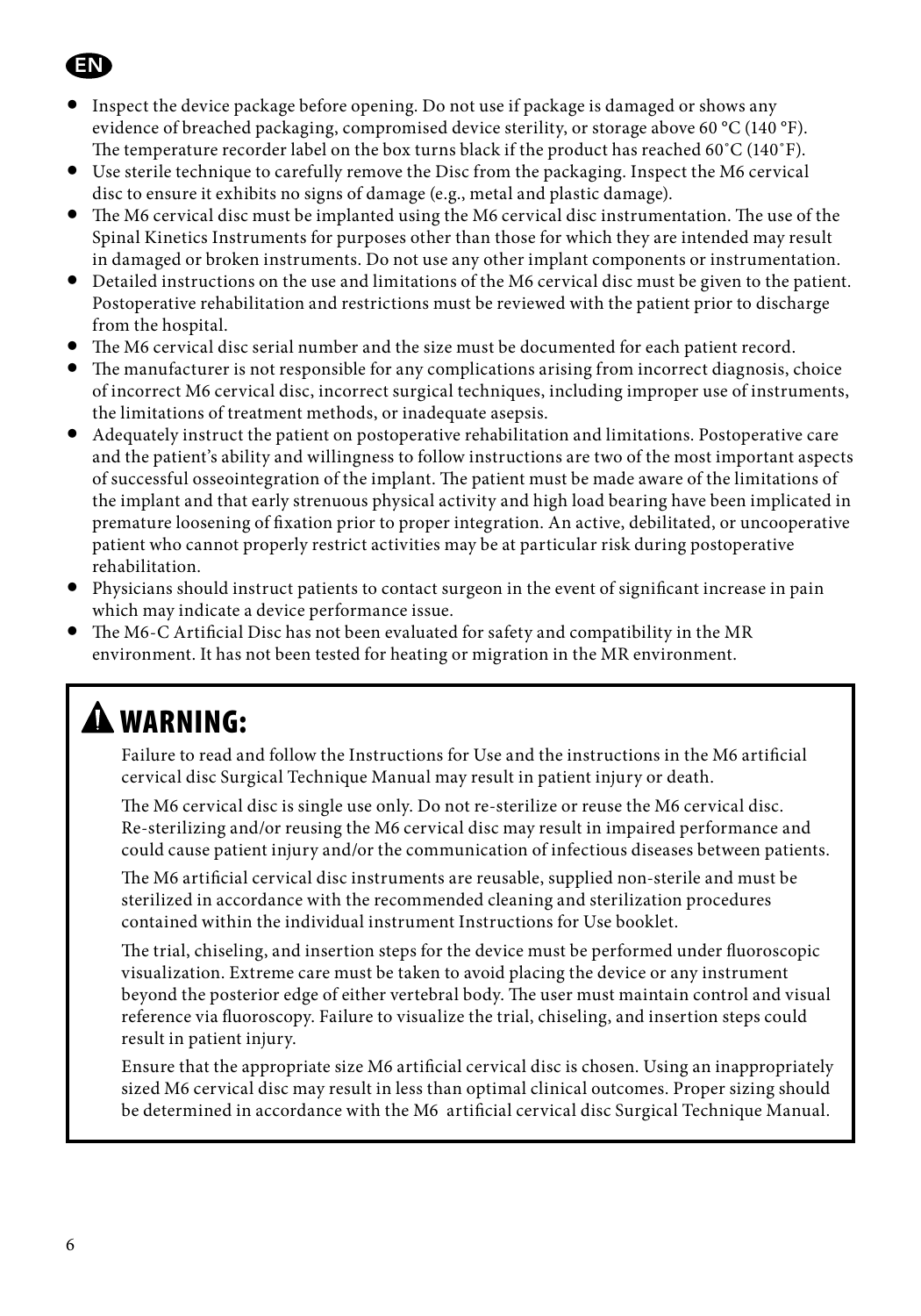## CAUTION:

Excessive removal of subchondral bone during the preparation of the vertebral endplates may lead to less than optimal clinical outcomes and is not recommended.

Once removed from the package, keep the M6 cervical disc from coming into contact with any cloth, sponges or other foreign material that may become attached to the Titanium Plasma Spray Coating of the endplates. The Package Clip may be used to safely store the loaded M6 cervical disc.

The M6 cervical disc cannot be re-positioned in an anterior direction without complete removal. Take care not to place the M6 cervical disc too posterior.

Take care not to over-distract the disc space.

### **Potential Risks and Adverse Events**

- Adverse/allergic reaction to implant materials
- M6 cervical disc migration in the anterior-posterior direction
- M6 cervical disc subsidence requiring subsequent surgical intervention
- Placement difficulties requiring acute implant removal
- Excessive facet loading
- Kyphosis or hyper-extension
- Loss of flexibility
- Asymmetric range of motion
- Spondylotic bridging
- Vertebral body fracture
- Infection
- Spinal cord damage
- Neurologic damage or failure to relieve symptoms
- Ankylosis
- Heterotopic ossification
- Implant failure
	- M6 cervical disc wear, fatigue or fracture
	- M6 cervical disc instability leading to unstable movement of the spine
	- Separation of M6 cervical disc components
	- Excessive M6 cervical disc height loss requiring subsequent surgical intervention
	- Wear debris
	- Material degradation
- Risks associated with general and spine surgery include:
	- Excessive bleeding
	- Anesthesia reaction
	- Respiratory disorders
	- Heart attack
	- Nerve or spinal cord damage leading to sensory loss
	- Pneumonia
	- Blood mass/clot

EN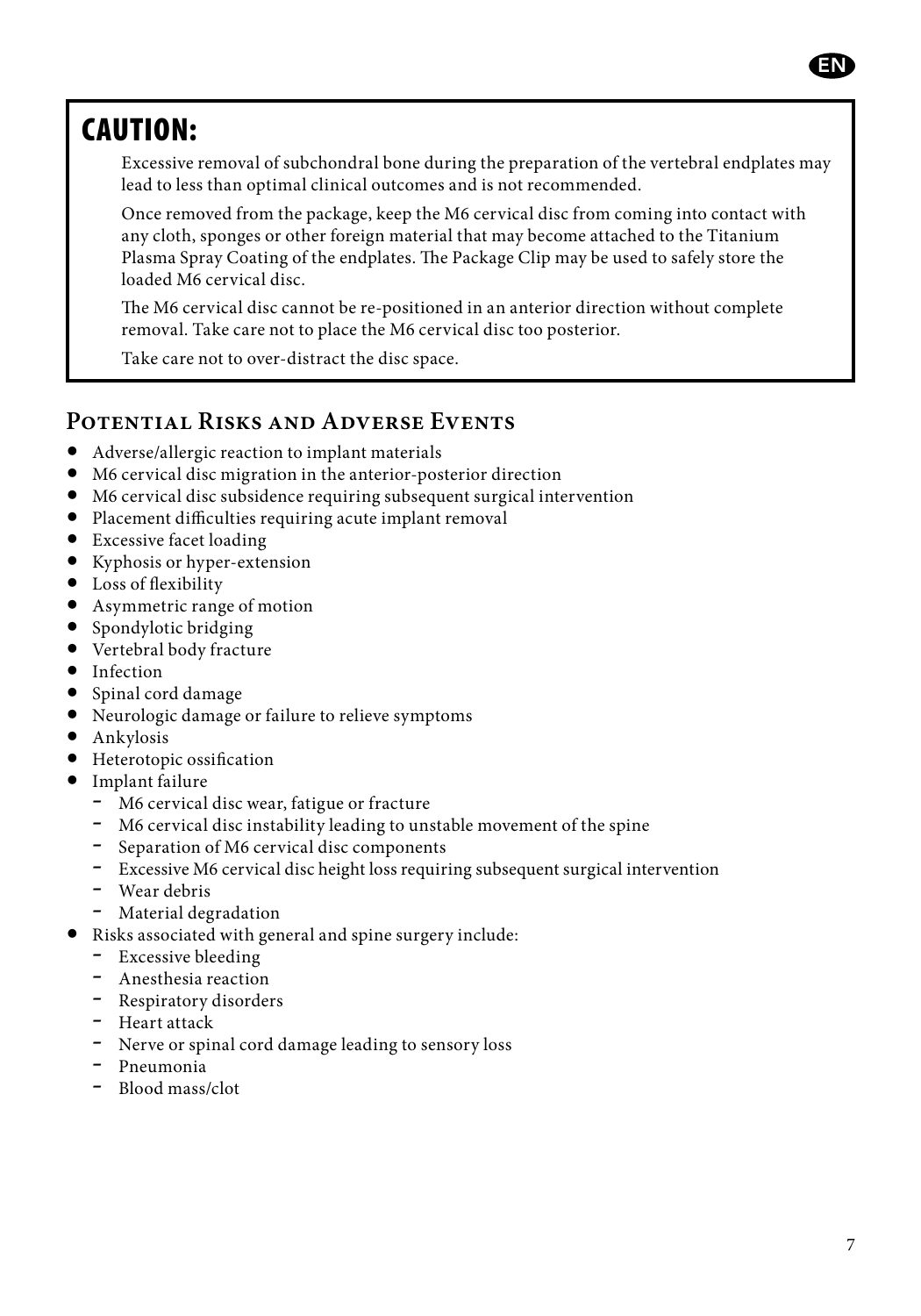### EN

- Side effects from medicine used during and after surgery
- Scarring of the spinal canal sheath
- Bruising
- Damage to blood vessels near spine
- Opening of the wound
- Loss of fluid surrounding the spinal cord
- Stroke
- Superficial or deep wound infection
- Accumulation of fluid within the incision
- Additional surgery
- Incorrect treatment level
- Ongoing pain
- Spinal fractures

### **How Supplied**

- The M6-C cervical disc is supplied sterile and is single use only. Do not re-sterilize or reuse the M6-C. Re-sterilizing and/or reusing the M6-C may result in impaired performance and could cause patient injury and/or the communication of infectious diseases between patients.
- Do not use the M6-C after the last day of the month of the "Use by date" on the label.
- Inspect the device package before opening. Do not use if package is damaged or shows any evidence of breached packaging, compromised device sterility, or storage above 60 °C (140 °F). The temperature recorder label on the box turns black if the product has reached 60˚C (140˚F).
- Use sterile technique to carefully remove the disc from the packaging. Inspect the M6-C to ensure it exhibits no signs of damage (e.g., metal and plastic damage).
- Once removed from the package, keep the M6-C from coming into contact with any cloth, sponges or other foreign material that may become attached to the Titanium Plasma Spray Coating of the endplates.
- The M6-C serial number and the size must be documented for each patient record.

### **Device Retrieval**

Should it be necessary to remove a M6-C Artificial Disc, please contact Spinal Kinetics to receive instructions regarding the data collection, including histopathological, mechanical, and adverse event information. Please refer to the M6-C Surgical Technique Manual for step by step instructions on the required surgical technique for device retrieval. All explanted devices must be returned to Spinal Kinetics for analysis.

Please note that the artificial disc should be retrieved as carefully as possible in order to keep the Implant and surrounding tissue intact. Also please provide descriptive information about the gross appearance of the device in situ, as well as descriptions of the removal methods, e.g. intact or in pieces.

### **Limited Warranty**

Spinal Kinetics, Inc. warrants that reasonable care has been used in the manufacture of this device. There are no express or implied warranties, including fitness for a particular purpose, for this M6 artificial cervical disc system. Any description or specifications provided are solely to describe the product at the time of manufacture and do not constitute any express or implied warranties. Spinal Kinetics, Inc. is not responsible for any direct, incidental, special, or consequential loss, damage, or expense based on any defect, failure, or malfunction of this product, other than as expressly provided by mandatory provisions of applicable law. No person has the authority to bind Spinal Kinetics, Inc. to any representation or warranty except as provided in this Limited Warranty.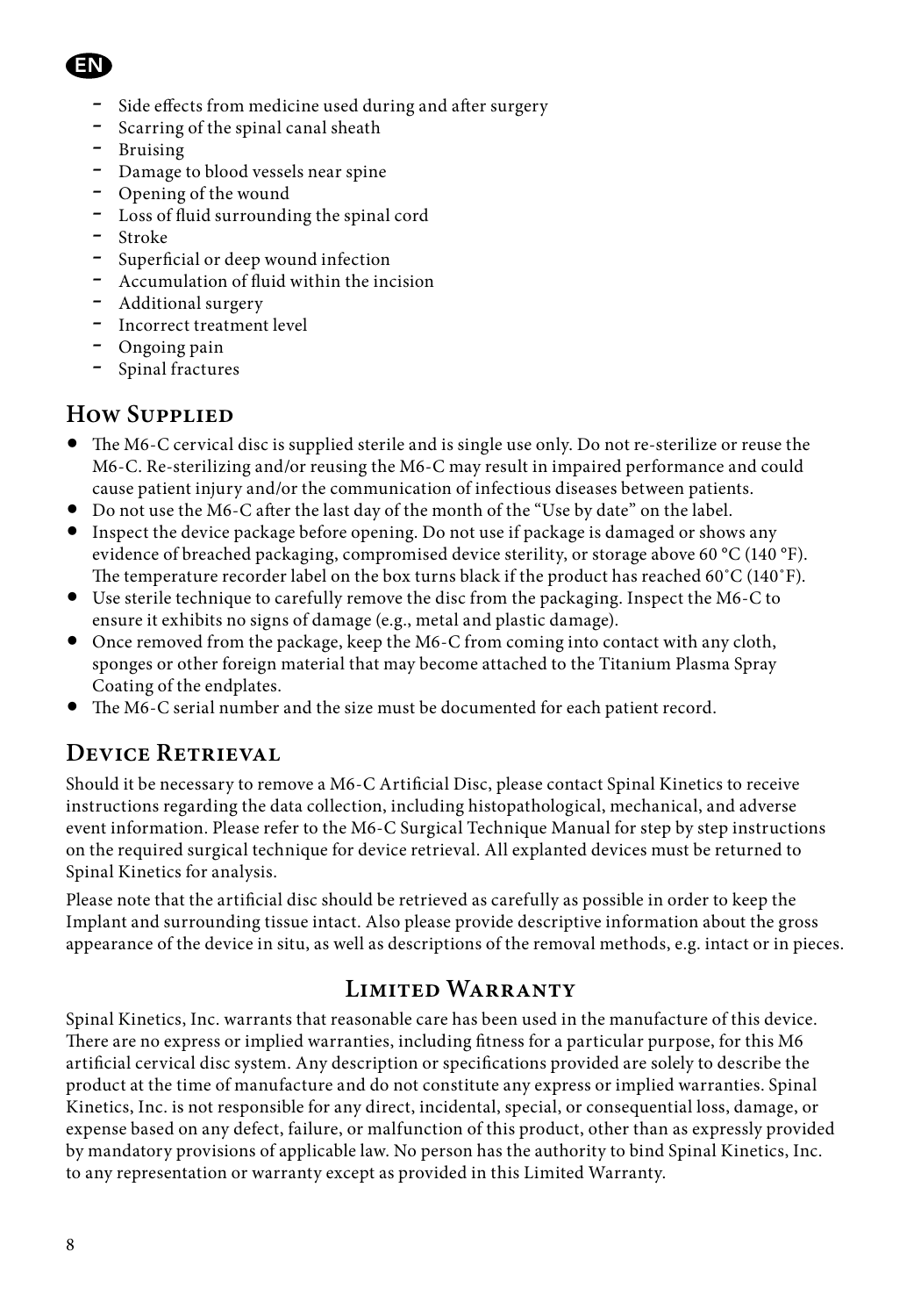THIS PAGE LEFT BLANK INTENTIONALLY EN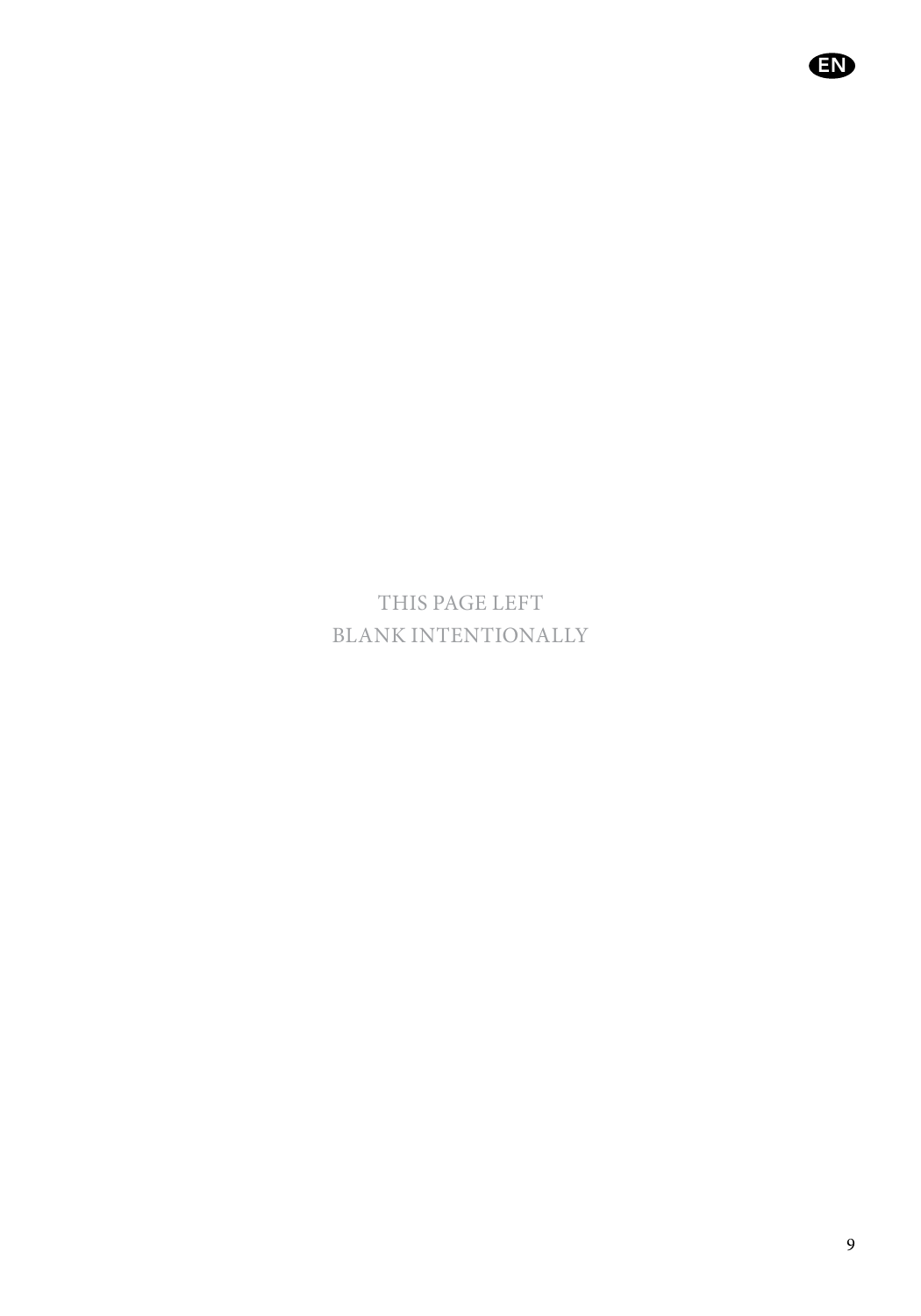### FR

Le disque cervical artificiel M6<sup>®</sup> est destiné à être utilisé avec les instruments du disque cervical artificiel M6. Reportez-vous au Manuel de technique chirurgicale du disque cervical artificiel M6 pour les instructions relatives à l'implantation.

### **Description**

Le disque cervical artificiel M6-C de Spinal Kinetics est une prothèse de disque intervertébral destinée à maintenir le mouvement d'une unité rachidienne fonctionnelle de la colonne cervicale en cas de lésion du disque d'origine. Le disque artificiel M6-C est conçu pour assurer le comportement naturel d'une unité rachidienne fonctionnelle en reproduisant les caractéristiques biomécaniques du disque d'origine. Le cœur du disque est en polycarbonate uréthane. Il est entouré d'un réseau en fibres de polyéthylène. Le dispositif se compose d'un ensemble de fibres en polyéthylène de masse moléculaire très élevée (UHMWPE) tressées dans de multiples couches autour d'un cœur en polycarbonate uréthane (PCU) et à travers des embases en alliage de titane. Des études biomécaniques montrent que cette conception unique fournit une résistance progressive au mouvement, entraînant un déplacement physiologique en flexion, extension, inclinaison latérale et rotation axiale ainsi qu'en compression et cisaillement. Le disque prosthétique dispose également d'une gaine en PCU entourant le cœur du disque et le réseau en fibre, conçue pour minimiser la croissance tissulaire interne et la migration de tout débris potentiel dû à l'usure. Les tenons dentelés situés sur les surfaces extérieures du dispositif assurent une bonne fixation sur les corps vertébraux supérieur et inférieur. Tant les embases que les tenons sont revêtus de titane poreux pour agrandir la surface de contact osseux et favoriser l'ostéointégration.



### **Indications**

Le Système de disque cervical artificiel M6 est destiné à être utilisé chez des patients au squelette mature subissant une intervention chirurgicale primaire pour le traitement de maladies discales symptomatiques du rachis cervical à un niveau entre C3 et C7 et chez qui la prise en charge non invasive n'a pas été efficace.\* L'état pathologique se traduit par des signes et/ou des symptômes d'hernie discale, de formation ostéophyte ou d'affaissement du disque.

*\* Il est possible de passer outre les techniques de prise en charge non invasive en cas d'atteinte médullaire nécessitant un traitement immédiat et/ou d'atteinte radiculaire cervicale avec aggravations neurologiques (par ex. parésie).* 

### **Contre-Indications**

Le disque cervical M6 ne doit pas être implanté chez les patients présentant les conditions suivantes :

- Nécessité d'un implant à au moins 2 niveaux.
- Âgés de 70 ans ou plus.
- Densité minérale osseuse avec score T < 1,5 tel que déterminé par DXA au rachis, > 60 ans chez l'homme et > 50 ans chez la femme.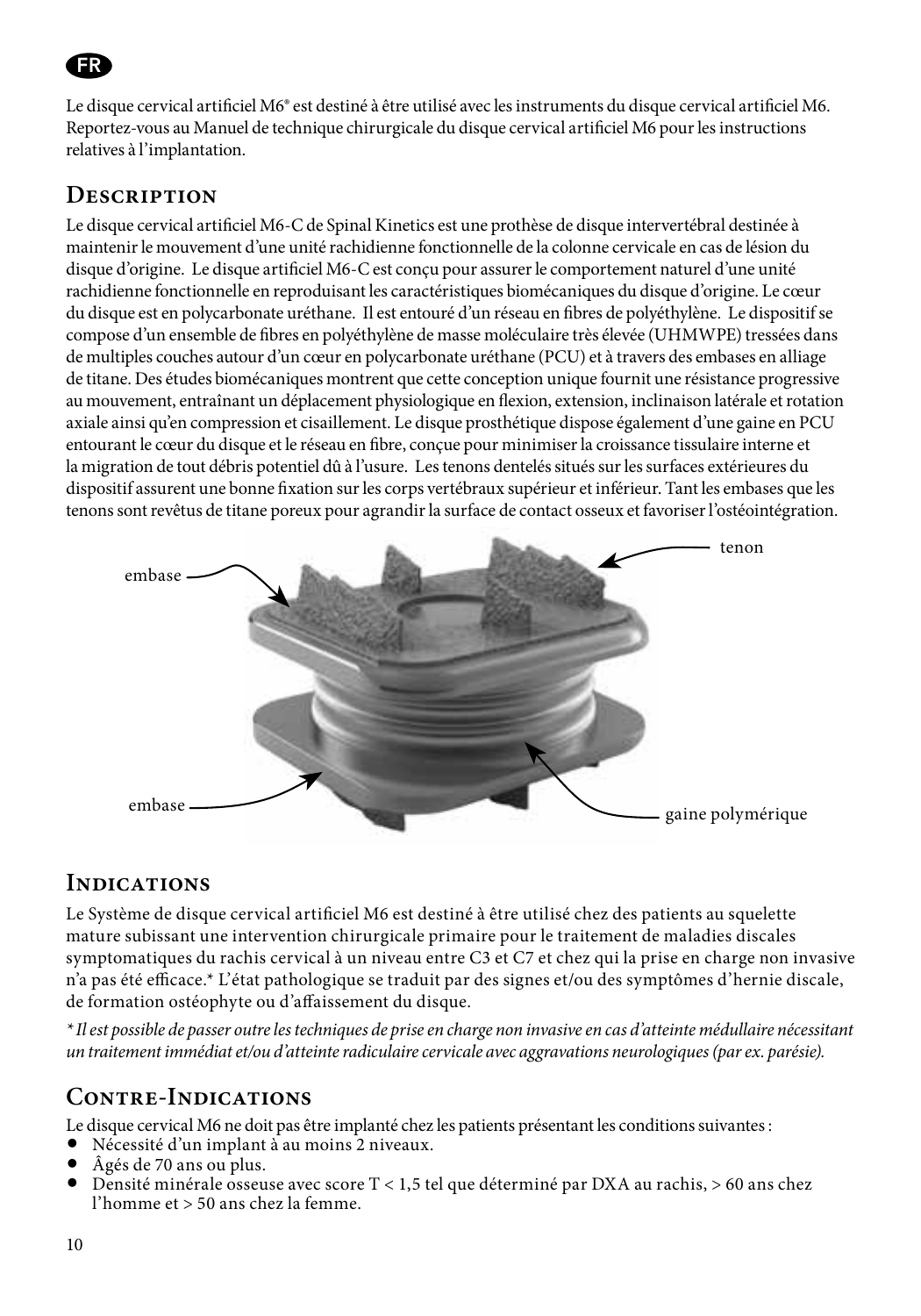

- Infection systémique active ou infection au niveau de la région opératoire.
- Antécédents de fracture du rachis, de la hanche ou du poignet par ostéoporose.
- Prise de médicaments (par ex. méthotrexate, alendronate) interférant avec le métabolisme osseux et minéral dans les 2 semaines précédant la date prévue de l'intervention.
- Condition médicale ou chirurgicale prévenant le bénéfice potentiel d'une chirurgie rachidienne.
- Antécédents de troubles endocriniens ou métaboliques (par ex. maladie de Paget) reconnus comme affectant le métabolisme osseux et minéral.
- Polyarthrite rhumatoïde ou autre maladie auto-immune ou trouble systémique tels que VIH ou hépatite active.
- Métastases vertébrales.
- Allergie connue au titane, au polyuréthane, au polyéthylène ou aux résidus d'oxyde d'éthylène.
- Diabète de type 1 ou 2 nécessitant l'administration quotidienne d'insuline.
- Grossesse.
- Douleurs axiales du cou comme unique symptôme.
- Myélopathie cervicale sévère confirmée par des troubles de la marche, une faiblesse unilatérale ou bilatérale des membres inférieurs et/ou des symptômes intestinaux/vésicaux incontrôlables liés à une affection du rachis.
- Besoin d'un traitement (par ex. décompression élémentaire postérieure) qui déstabilise le rachis.
- Difformité anatomique cervicale avancée (par ex. spondylite ankylosante, scoliose) au niveau de la région opératoire.
- Structure du corps vertébral cliniquement compromise (fracture non guérie) au niveau cervical en raison d'un traumatisme immédiat ou passé.
- Prise abusive de médicaments, d'alcool ou d'autres substances.
- Instabilité démontrée par l'angulation de l'espace discal de plus de 11 degrés supérieure aux segments adjacents.
- IMC supérieur à 30.
- Variations dégénératives avancées (par ex. spondylose) au niveau vertébral de référence confirmées par :
	- Ostéophytose en pont ;
	- ADM moyenne < 4° ;
	- Hauteur de disque < 25% de la largeur AP du corps vertébral inférieur, tel que mesurée sur une radiographie latérale en position neutre ;
	- $-$  Sub-luxation  $> 3$  mm;
	- Difformité cyphotique à > 20° confirmée par radiographie neutre.

### **Precautions**

- Veillez à bien lire et comprendre le Mode d'emploi du Système de disque cervical M6 avant utilisation.
- Le disque cervical artificiel M6 est destiné à être utilisé avec les instruments du disque cervical artificiel M6. Reportez-vous au Manuel de technique chirurgicale du disque cervical artificiel M6 pour les instructions relatives à l'implantation.
- Le système de disque cervical M6 doit être exclusivement utilisé par des chirurgiens ayant reçu une formation en chirurgie du rachis et des techniques chirurgicales associées, et connaissant les principes biomécaniques du rachis et des arthroplasties rachidiennes.
- Avant utilisation, le chirurgien doit être formé pour pratiquer l'intervention chirurgicale tel que cela est indiqué dans le Manuel de technique chirurgicale du disque cervical artificiel M6 et doit être complètement familier avec les implants et les instruments.
- Toute mauvaise utilisation ou technique chirurgicale peut entraîner des résultats cliniques sub-optimaux.
- N'utilisez pas le disque cervical M6 après le dernier jour du mois indiqué par « Date limite d'utilisation » sur l'étiquette.
- Inspectez l'emballage avant de l'ouvrir. N'utilisez pas le dispositif si l'emballage est endommagé ou ouvert, si la stérilité de l'instrument est compromise ou s'il a été stocké à une température supérieure à 60°C (140°F). L'étiquette thermosensible sur la boîte devient noire si le produit atteint une température de 60 ˚C (140 ˚F).
- Respectez les règles d'asepsie pour retirer soigneusement le disque de l'emballage. Inspectez le disque cervical M6 pour vérifier l'absence de signe de dommage (par ex. endommagement du métal ou du plastique).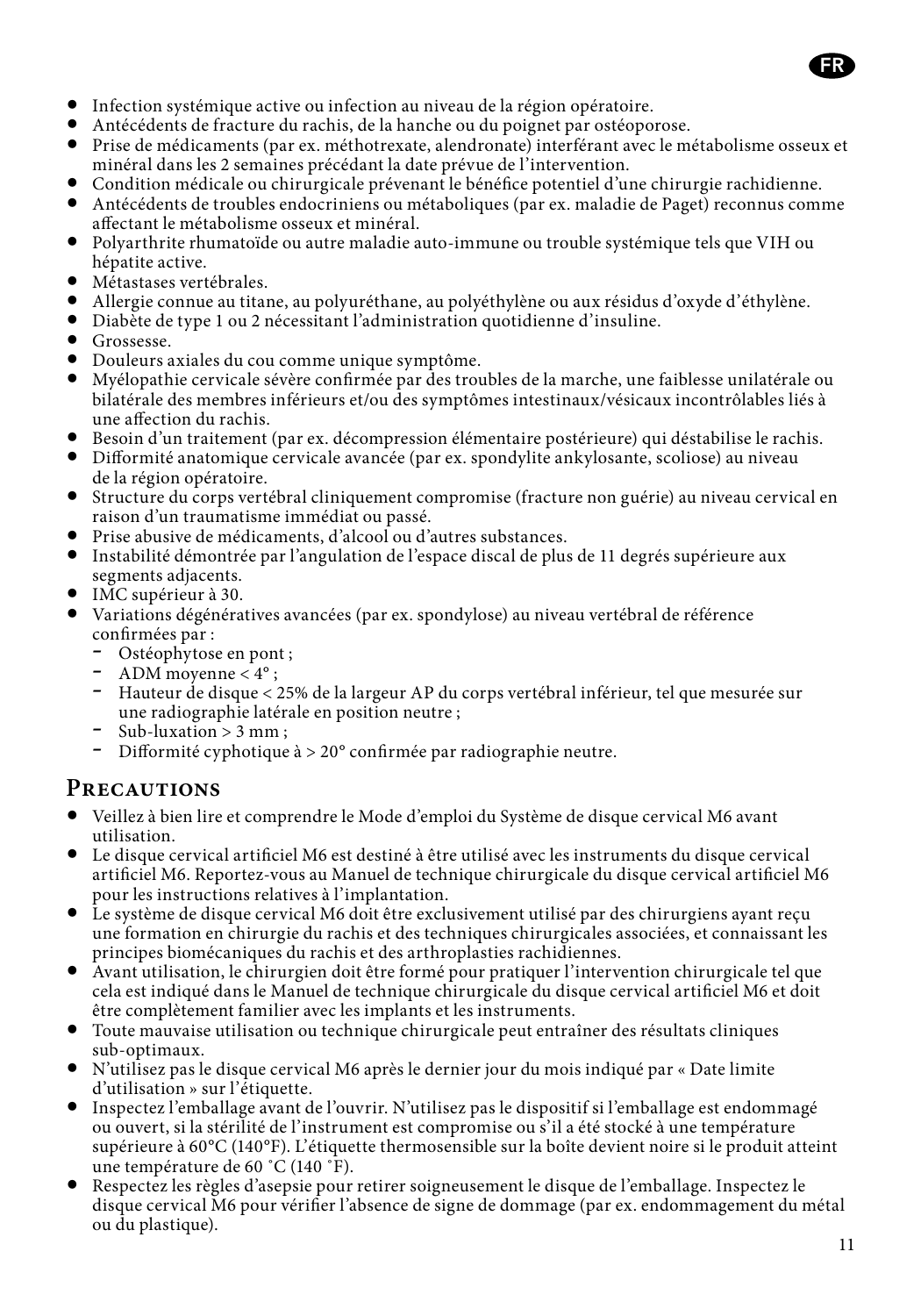

- Le disque cervical M6 doit être implanté à l'aide des instruments du disque cervical M6 uniquement. L'utilisation des instruments de Spinal Kinetics à toute autre fin peut entraîner l'endommagement ou la rupture des instruments. N'utilisez pas les composants ou instruments d'un autre implant.
- Un mode d'emploi détaillé et les limites du disque cervical M6 doivent être fournis au patient. La rééducation et les restrictions post-opératoires doivent être examinées avec le patient avant sa sortie de l'hôpital.
- Le numéro de série et la taille du disque cervical M6 doivent être documentés dans le dossier de chaque patient.
- Le fabricant décline toute responsabilité pour toute complication découlant d'un mauvais diagnostic, d'un choix inapproprié de disque cervical M6, de techniques chirurgicales incorrectes, y compris de la mauvaise utilisation d'instruments, des limites des méthodes thérapeutiques ou d'une mauvaise asepsie.
- Informer adéquatement le patient de la réadaptation postopératoire et de ses limites. Les soins postopératoires et la capacité, ainsi que la volonté du patient d'appliquer les instructions, se révèlent être deux des aspects les plus importants d'une ostéointégration réussie de l'implant. Le patient doit connaître les limites de l'implant et savoir qu'une activité physique intense ou le port de lourdes charges entrepris trop tôt sont à l'origine de desserrages prématurés du dispositif de fixation avant l'intégration nécessaire. Un patient actif, affaibli ou peu coopératif qui ne peut pas correctement restreindre ses activités peut présenter un risque particulier lors de la réadaptation postopératoire.
- Les médecins doivent recommander aux patients de contacter le chirurgien en cas d'augmentation sensible de la douleur pouvant indiquer un problème de performance du dispositif.
- Le disque artificiel M6-C n'a pas été évalué quant à sa sécurité et à sa compatibilité dans un environnement RM. Il n'a pas été testé quant à son réchauffement ou son déplacement dans un environnement RM.

# AVERTISSEMENT:

Tout manquement à lire et à observer le Mode d'emploi et les instructions comprises dans le Manuel de technique chirurgicale du disque cervical artificiel M6 peut entraîner des lésions chez le patient, voire son décès.

Le disque cervical M6 est à usage unique. Ne re-stérilisez pas et ne réutilisez pas le disque cervical M6. La re-stérilisation et/ou la réutilisation du disque cervical M6 peut réduire la performance et entraîner des lésions chez le patient et/ou transmettre des maladies infectieuses aux patients.

Les instruments du disque cervical artificiel M6 sont réutilisables et sont fournis non stériles ; ils doivent être stérilisés conformément aux procédures de nettoyage et de stérilisation recommandées et détaillées dans le Mode d'emploi spécifique à chaque instrument.

Les étapes d'essai, de découpage et d'insertion du dispositif doivent être pratiquées sous visualisation fluoroscopique. Faites preuve d'une extrême prudence afin d'éviter de positionner le dispositif ou un instrument au-delà de la bordure postérieure de l'un des corps vertébraux. L'utilisateur doit maintenir le contrôle et la référence visuelle via fluoroscopie. Tout manquement à visualiser les étapes d'essai, de découpage et insertion peut entraîner des lésions chez le patient.

Veillez à choisir la bonne taille de disque cervical artificiel M6. L'utilisation d'un disque cervical M6 de taille inadaptée peut donner lieu à des résultats cliniques sub-optimaux. La taille doit être déterminée en fonction du Manuel de technique chirurgicale du disque cervical artificiel M6.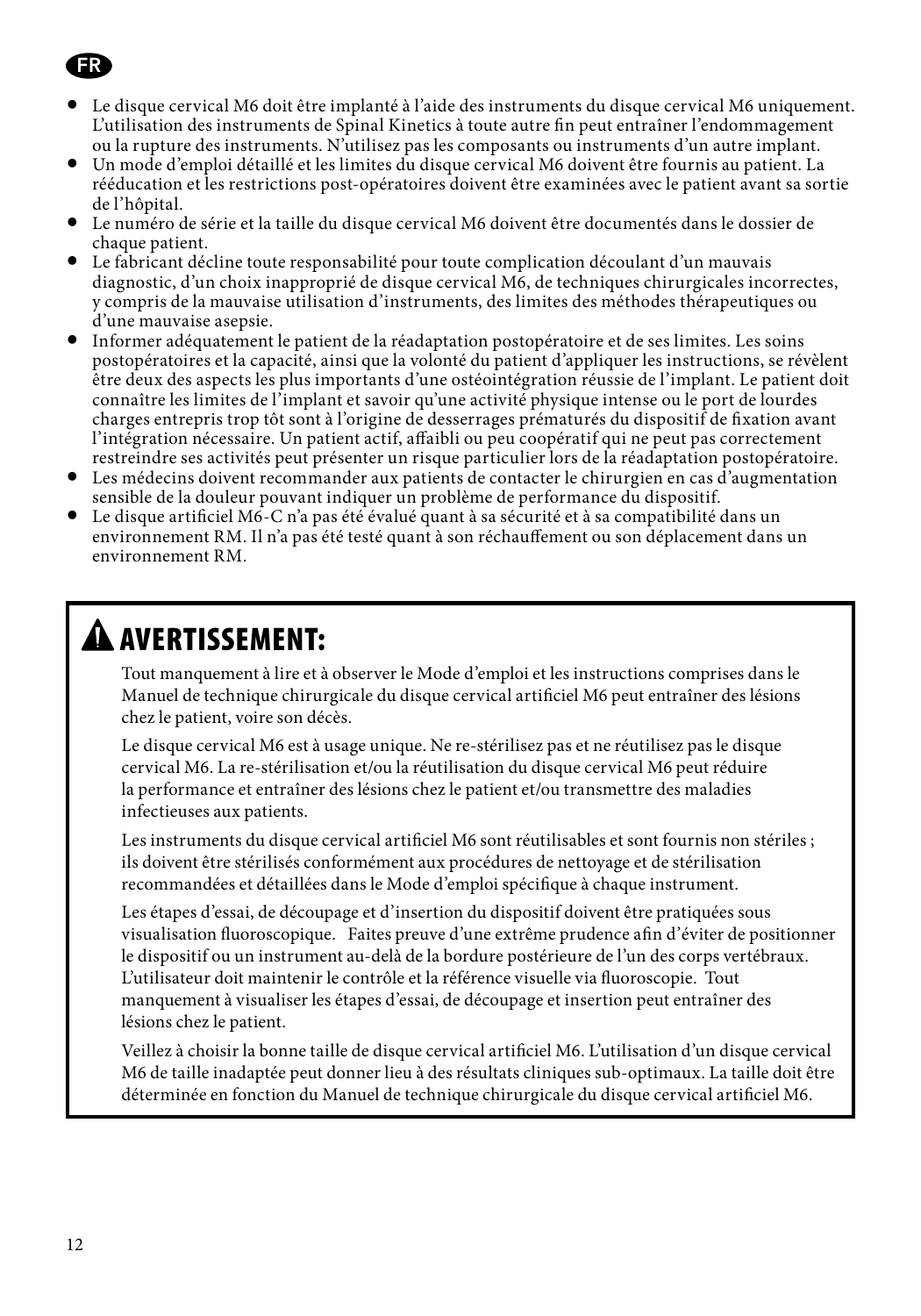## ATTENTION :

L'élimination excessive d'os sous-chondral pendant la préparation des plaques vertébrales peut entraîner des résultats cliniques sub-optimaux et n'est pas conseillée.

Une fois sorti de son emballage, le disque cervical artificiel ne doit pas entrer en contact avec du tissu, des éponges ou tout autre corps étranger pouvant se fixer au revêtement de plasma de titane pulvérisé sur les embases. Le clip de l'emballage peut être utilisé pour stocker le disque cervical M6 chargé en toute sécurité.

Le disque cervical M6 ne peut pas être repositionné vers l'avant sans avoir été complètement retiré. Veillez à ne pas positionner le disque cervical M6 trop en arrière.

Veillez à ne pas trop détendre l'espace discal.

### **Risques et Evenements Indesirables Potentiels**

- Réaction indésirable/allergique aux matériaux de l'implant
- Migration du disque cervical M6 selon la direction antéro-postérieure
- Affaissement du disque cervical M6 nécessitant une intervention chirurgicale supplémentaire
- Difficultés de positionnement nécessitant le retrait immédiat de l'implant
- Chargement excessif de facettes
- Cyphose ou hyper-extension
- Perte de souplesse
- Amplitude des mouvements asymétriques
- Bec de perroquet
- Fracture du corps vertébral
- Infection
- Lésion de la moelle épinière
- Lésion neurologique ou impossibilité de soulager les symptômes
- Ankylose
- Ossification hétérotopique
- Défaillance de l'implant
	- Usure, fatigue ou fracture du disque cervical M6
	- Instabilité du disque cervical M6 menant à un mouvement instable de la colonne vertébrale
	- Séparation des composants du disque cervical M6
	- Affaissement excessif du disque cervical M6 nécessitant une intervention chirurgicale supplémentaire
	- Débris d'usure
	- Dégradation des matériaux
- Les risques associés aux chirurgies générales et rachidiennes englobent :
	- Saignement excessif
		- Réaction à l'anesthésie
		- Problèmes respiratoires
		- Crise cardiaque
		- Lésion nerveuse ou de la moelle épinière entraînant une perte sensorielle
		- Pneumonie
		- Caillot sanguin
		- Effets secondaires liés aux médicaments utilisés pendant et après l'intervention
		- Cicatrisation de la paroi du canal rachidien
		- Hématome
		- Lésion des vaisseaux sanguins à proximité de la colonne vertébrale
		- Ouverture de la plaie

FR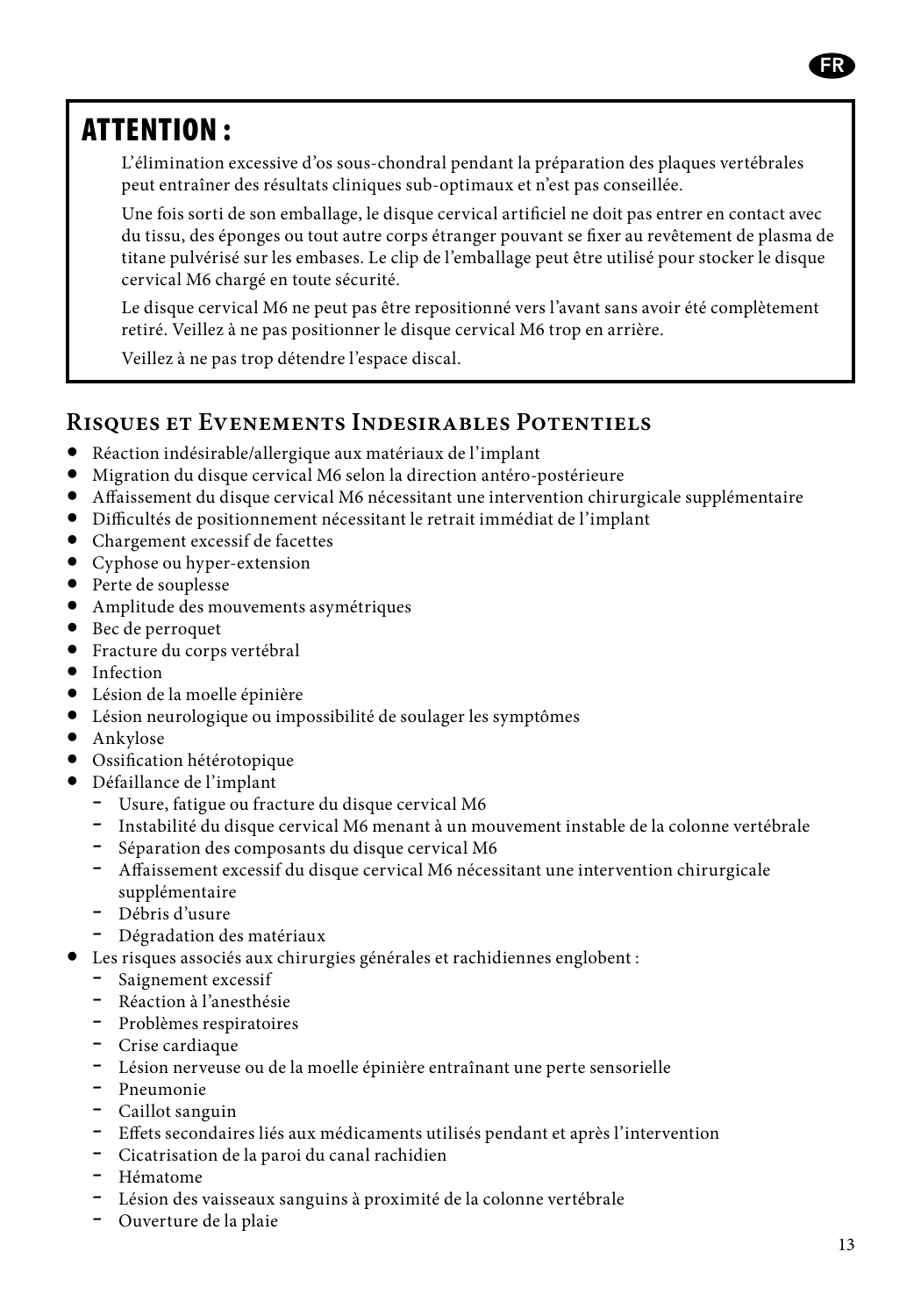

- Perte de liquide autour de la moelle épinière
- Accident vasculaire cérébral
- Infection de la plaie superficielle ou profonde
- Accumulation de liquide au niveau de l'incision
- Intervention chirurgicale supplémentaire
- Niveau thérapeutique inadéquat
- Douleur continue
- Fractures du rachis

### **Présentation**

- Le disque M6-C à usage unique est fourni stérile. Ne restérilisez et ne réutilisez pas le disque M6-C. La restérilisation et/ou la réutilisation du disque M6-C peut réduire ses performances et entraîner des lésions chez le patient et/ou transmettre des maladies infectieuses aux patients.
- N'utilisez pas le disque M6-C après le dernier jour du mois indiqué par la mention « Date limite » sur l'étiquette.
- Inspectez l'emballage avant de l'ouvrir. N'utilisez pas le dispositif si l'emballage est endommagé ou ouvert, si la stérilité est compromise ou s'il a été stocké à une température supérieure à 60 °C (140 °F). L'étiquette thermosensible sur la boîte devient noire si le produit atteint une température de 60 ˚C  $(140 \text{ } ^{\circ} \text{F})$ .
- Respectez les règles d'asepsie pour retirer soigneusement le disque de l'emballage. Inspectez le disque M6-C pour vérifier l'absence de signes de dommage (par ex. endommagement du métal ou du plastique).
- Une fois sorti de son emballage, le disque M6-C ne doit pas entrer en contact avec du tissu, de l'éponge ou tout autre corps étranger pouvant se fixer au revêtement de plasma de titane pulvérisé sur les embases.
- Le numéro de série et la taille du disque M6-C doivent être documentés dans le dossier de chaque patient.

### **Retrait du dispositif**

S'il s'avère nécessaire de retirer le disque artificiel M6-C, veuillez contacter Spinal Kinetics pour obtenir des instructions relatives au recueil de données, notamment sur les aspects histopathologiques, mécaniques et la procédure pour rapporter les événements indésirables. Reportez-vous au manuel de technique chirurgicale du disque M6-C pour les instructions pas à pas sur la technique chirurgicale requise pour le retrait du dispositif. Tous les implants retirés doivent retournés à Spinal Kinetics pour analyse.

Notez que le disque artificiel doit être retiré aussi soigneusement que possible de manière à conserver intacts l'implant et les tissus environnants. Veuillez également fournir des informations détaillées sur l'aspect du dispositif in situ, ainsi que sur les méthodes de retrait (p. ex. intact ou en pièces).

#### **Limitation de garantie**

Spinal Kinetics, Inc. garantit qu'un soin raisonnable a été apporté à la fabrication de ce produit. Toute autre garantie est exclue, qu'elle soit explicite ou implicite, notamment toute garantie d'aptitude à une utilisation particulière de ce disque cervical artificiel M6. Toutes descriptions ou spécifications figurant dans le présent document sont fournies à des fins de description au moment de la fabrication et ne constituent en aucun cas des garanties expresses ou implicites. Spinal Kinetics, Inc. décline toute responsabilité pour toute perte, préjudice ou dépenses directs, accidentels, spéciaux ou indirects, ou tous frais découlant d'un défaut, d'une défaillance ou d'un dysfonctionnement du produit, à l'exclusion des responsabilités établies par les dispositions obligatoires de la loi applicable. Nul ne peut contraindre Spinal Kinetics, Inc. à décliner une représentation ou une garantie, à l'exception des dispositions de cette Garantie limitée.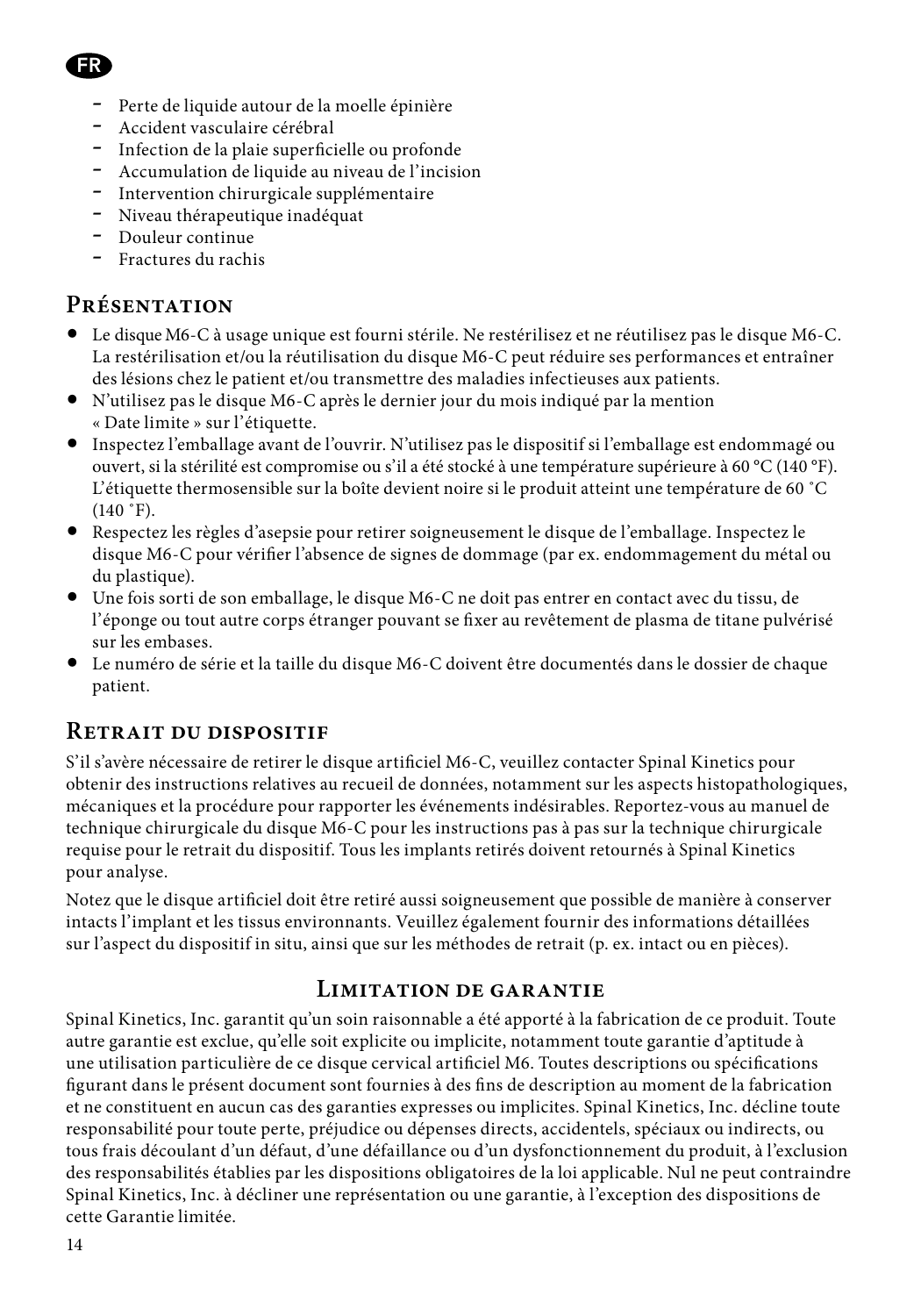#### **Manufactured by:/Fabriqué par : Spinal Kinetics, Inc.** 501 Mercury Drive Sunnyvale, CA 94085, USA

Telephone: +1-408-636-2500 www.spinalkinetics.com info@spinalkinetics.com

Customer Service Phone: +1-866-380-DISC (3472) CustomerService@spinalkinetics.com